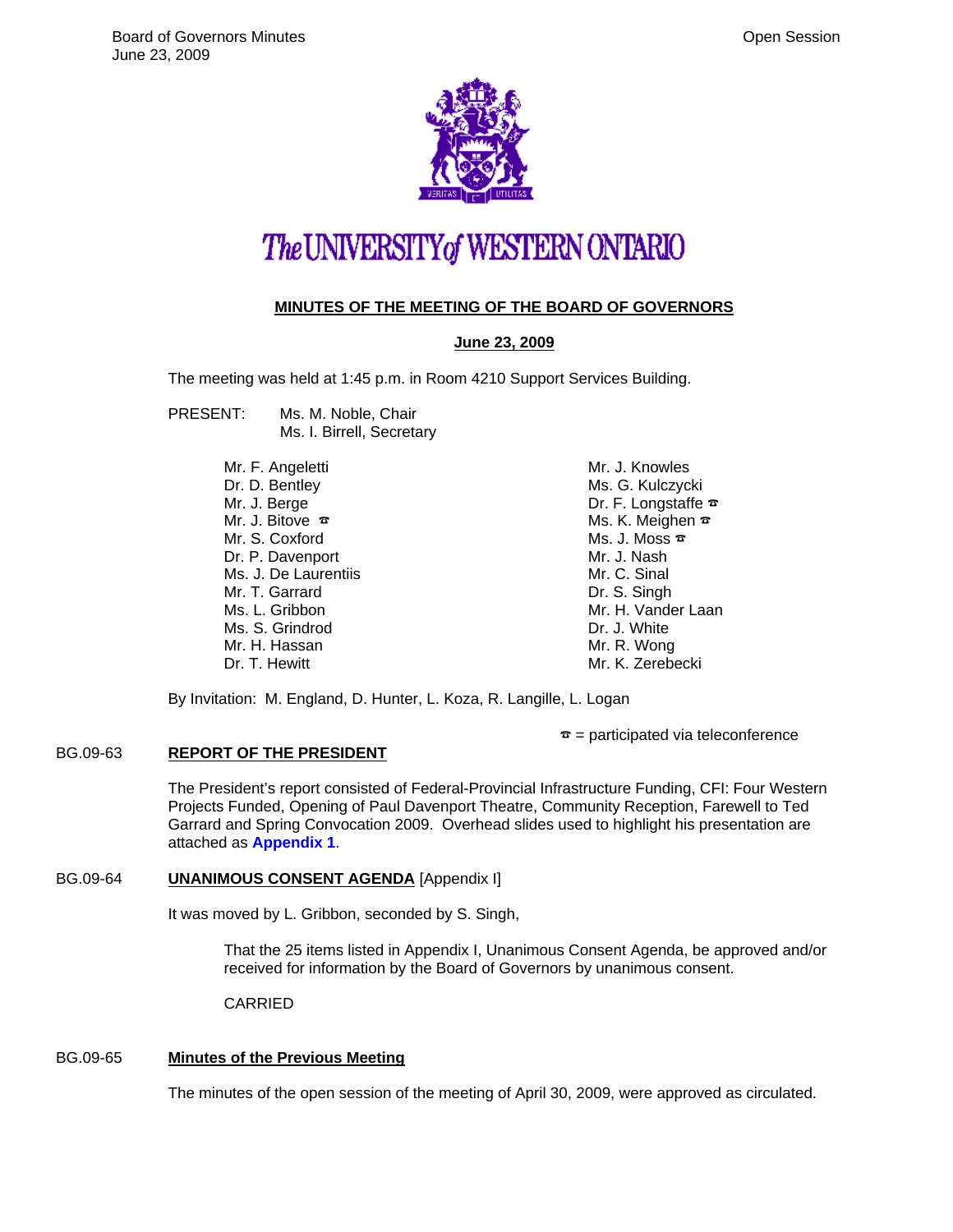#### **REPORT OF THE PROPERTY & FINANCE COMMITTEE** [Appendix II]

### BG.09-66 **Guidelines for Design of Future Classrooms**

It was moved by S. Coxford, seconded by J. White,

That the Board of Governors approve the Recommendations for Future Classrooms at Western, as outlined in the Report of the Provost's Ad Hoc Committee on Classroom and Communal Space, attached as Appendix II, Annex 1.

Dr. Hunter gave a brief overview of the report on Recommendations for Future Classrooms at Western, prepared by the Provost's *ad hoc* Committee on Classroom and Communal Space, detailed in Appendix II, Annex 1.

Ms. Meighen asked what percentage of the current classrooms meet the standards set in the guidelines. Dr. Hunter advised that about 50 percent of the classrooms meet the standards. Over time the general university classrooms will be renovated through the budget planning process or major building renovations. For fiscal year 2008-09, \$250,000 has been approved for technical upgrades and \$100,000 for general upgrades.

The question was called and CARRIED.

#### BG.09-67 **Ken Chu Faculty Fellowship in Public Administration**

It as moved by L. Gribbon, seconded by S. Singh,

That the Board of Governors approve the creation of the Ken Chu Faculty Fellowship in Public Administration in the Local Government Program of the Department of Political Science in the Faculty of Social Science at Western.

CARRIED (Unanimous Consent Agenda)

#### BG.09-68 **Results of Standard and Poor's Review**

According to the recent Standard and Poor's Review, detailed in Appendix II, Annex 2, Western has maintained its 'AA' credit rating. Ms. Logan said that any borrowing required in the near future would not be significant; therefore, a lower credit rating would probably not have an impact on bank rates.

#### BG.09-69 **Information Items Reported by the Property & Finance Committee**

The Report of the Property & Finance Committee, detailed in Appendix II, contained the following items that were received for information by unanimous consent:

- Investment Committee Appointment of Member
- Faculty of Education Supplementary Fee Increase
- Preliminary Unaudited Financial Results (Operating and Ancillary Budgets)
- Preliminary Unaudited Financial Results for 2008-09, Student Fee Funded Units, Ancillaries, Academic Support Units, and Associated Companies
- Quarterly Report on Non-Endowed Funds
- Report of the Investment Committee
- Scholarships, Awards and Prizes

#### **REPORT OF THE SENIOR OPERATIONS COMMITTEE** [Appendix III]

#### BG.09-70 **Information Items Reported by the Senior Operations Committee**

The Report of the Senior Operations Committee, detailed in Appendix III, contained the following items that were received for information by unanimous consent: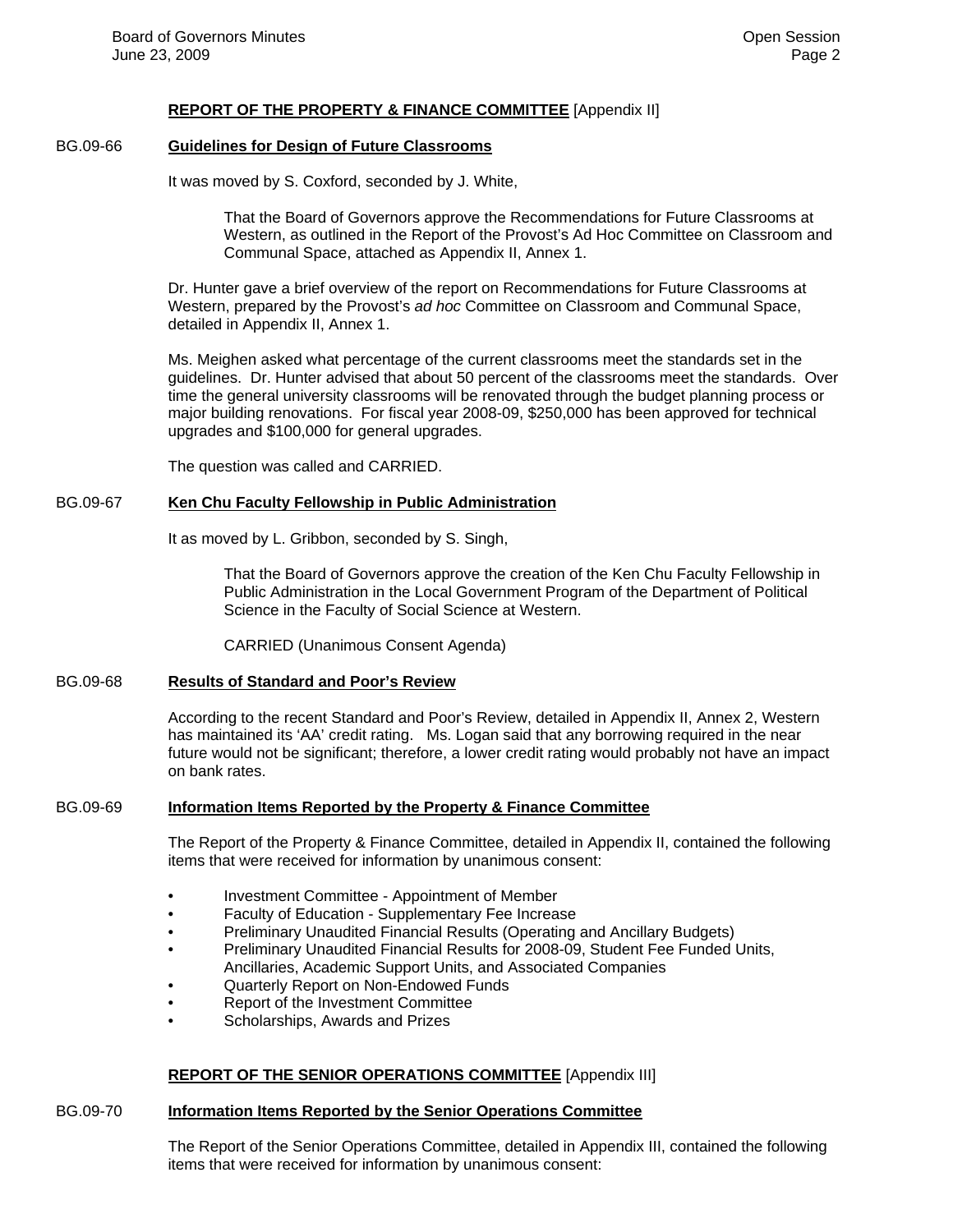- new Alumni Representative on the Board
- Committee Appointments
- Board Election Schedule for September/October 2009 (distributed at the meeting) and Spring 2010

#### **REPORT OF THE DEVELOPMENT & FUND RAISING COMMITTEE** [Appendix IV Revised)

#### BG.09-71 **Dr. David S. Chu Public Administration Program in China**

It was moved by J. Nash, seconded by K. Zerebecki,

That the Board of Governors approve the naming of the Dr. David S. H. Chu Public Administration Program in China, in the Local Government Program of the Department of Political Science, in the Faculty of Social Science at Western.

The question was called and CARRIED.

#### BG.09-72 **Information Items Reported by the Development & Fund Raising Committee**

The Report of the Development & Fund Raising Committee contained the following that were received for information by unanimous consent:

- Proposed Goal: 2009 2010
- Campaign Progress: Projected 2009 -2014

#### **REPORT OF THE AUDIT COMMITTEE** [APPENDIX V]

#### BG.09-73 **Retirement Income Fund Financial Statement for the Year Ended December 31, 2008**

It was moved by K. Zerebecki, seconded by J. Knowles,

That the Board of Governors approve the audited financial statements for the University of Western Ontario Retirement Income Funds for the calendar year 2008, attached as Appendix V, Annex 3.

The question was called and CARRIED.

#### BG.09-74 **Western Retirement Plans - Report to the Audit Committee for the Year Ended December 31, 2008**

The Board received the Western Retirement Plans - Report to the Audit Committee for the Year Ended December 31, 2008, detailed in Appendix V, item 2.

Asked about perceptions regarding the market downturn, Ms. Koza replied that retirement plan activity indicates that individuals are waiting for the market to come back.

#### BG.09-75 **Information Items Reported by the Audit Committee**

The Report of the Audit Committee, detailed in Appendix VI, contained the following items that were received for information by unanimous consent:

- Health, Safety and Wellness Annual Report 2008
- University Insurance Report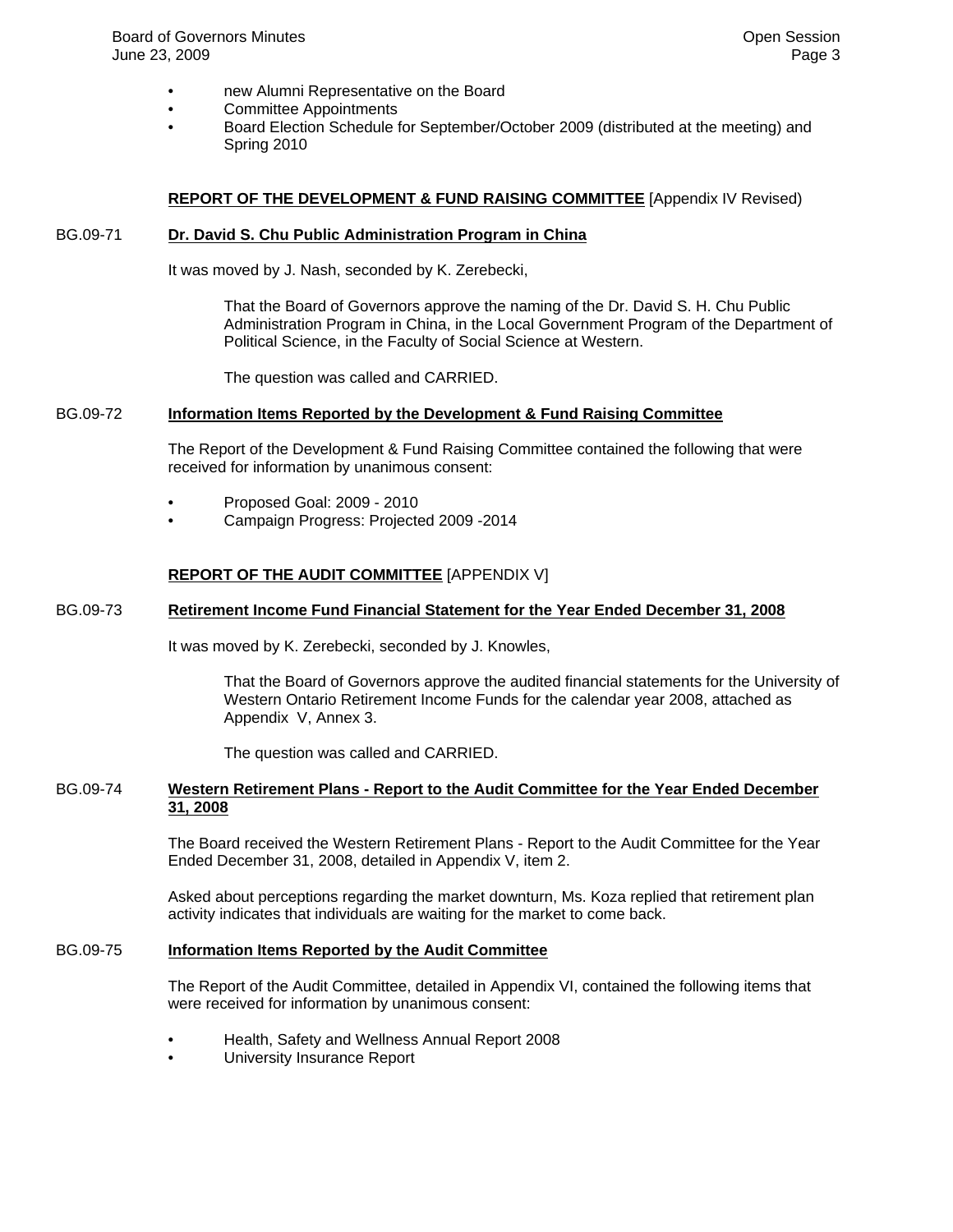#### **ITEMS REFERRED BY SENATE** [Appendix VI]

# BG.09-76 **Strategic Plan for Internationalization**

It was moved by D. Bentley, seconded by S. Singh,

That the Board of Governors approve the Strategic Plan for Internationalization for 2009- 2012 (Appendix VI, Annex 1).

Dr. Hewitt provide an overview of the Strategic Plan for Internationalization for 2009-12, detailed in Appendix VI, Annex 1.

Mr. Angeletti asked if the Board's approval of the plan includes approval of funds needed to fulfill commitments outlined in the plan. Dr. Davenport stated that, as with previous strategic plans, it has always been understood that approval implies approval of resources in principle but individual items and projects would be funded through the regular budget process. The Strategic Plan provides moral authority vis-à-vis difficult budget decisions.

Mr. Vander Laan asked how minimum requirements or quotas will be established. Dr. Hewitt replied that discussions are ongoing with the Provost to determine goals and set targets. It is important to ensure that students are attracted to the initiatives set out in the strategic plan.

The question was called and CARRIED.

# BG.09-77 **MAPP 7.14 - Policy and Procedures for Ethical Review of Research Involving Humans**

It was moved by L. Gribbon, seconded by S. Singh,

That the Board of Governors approve Policy 7.14, Policy and Procedures for Ethical Review of Research Involving Human Participants, as shown in Appendix VI, Annex 2.

CARRIED (Unanimous Consent Agenda).

# BG.09-78 **Department of Otolaryngology - Proposed Name Change**

It was moved by L. Gribbon, seconded by S. Singh,

That the name of the Department of Otolaryngology in the Schulich School of Medicine and Dentistry be changed to the Department of Otolaryngology - Head and Neck Surgery, effective July 1, 2009, as recommended by Senate.

CARRIED (Unanimous Consent Agenda).

# BG.09-79 **Annual Report on Performance and Activity Indicators**

Mr. M. England provided an overview of the Annual Report on Performance and Activity Indicators detailed in Appendix VI, Annex 3. Overhead slides used to highlight his presentation are attached as **[Appendix 2](#page-7-0)**.

Discussion focussed on the area of graduate student support. It was noted that Western's students had performed well with respect to applications for external research grants except for the CIHR disciplines. The School of Graduate and Postdoctoral Studies is working to improve the support it provides in this area through its 360° Graduate Student Development Initiative. It was pointed out that medical sciences programs are not included in the data because the student financial support information from the teaching hospitals is unavailable

The performance indicators showed that Western's financial support for graduate students from both internal and external sources is competitive among leading Canadian research universities. However, a member pointed out that, at least in the arts and humanities, Western is losing some of the best potential graduate students because they are receiving better financial packages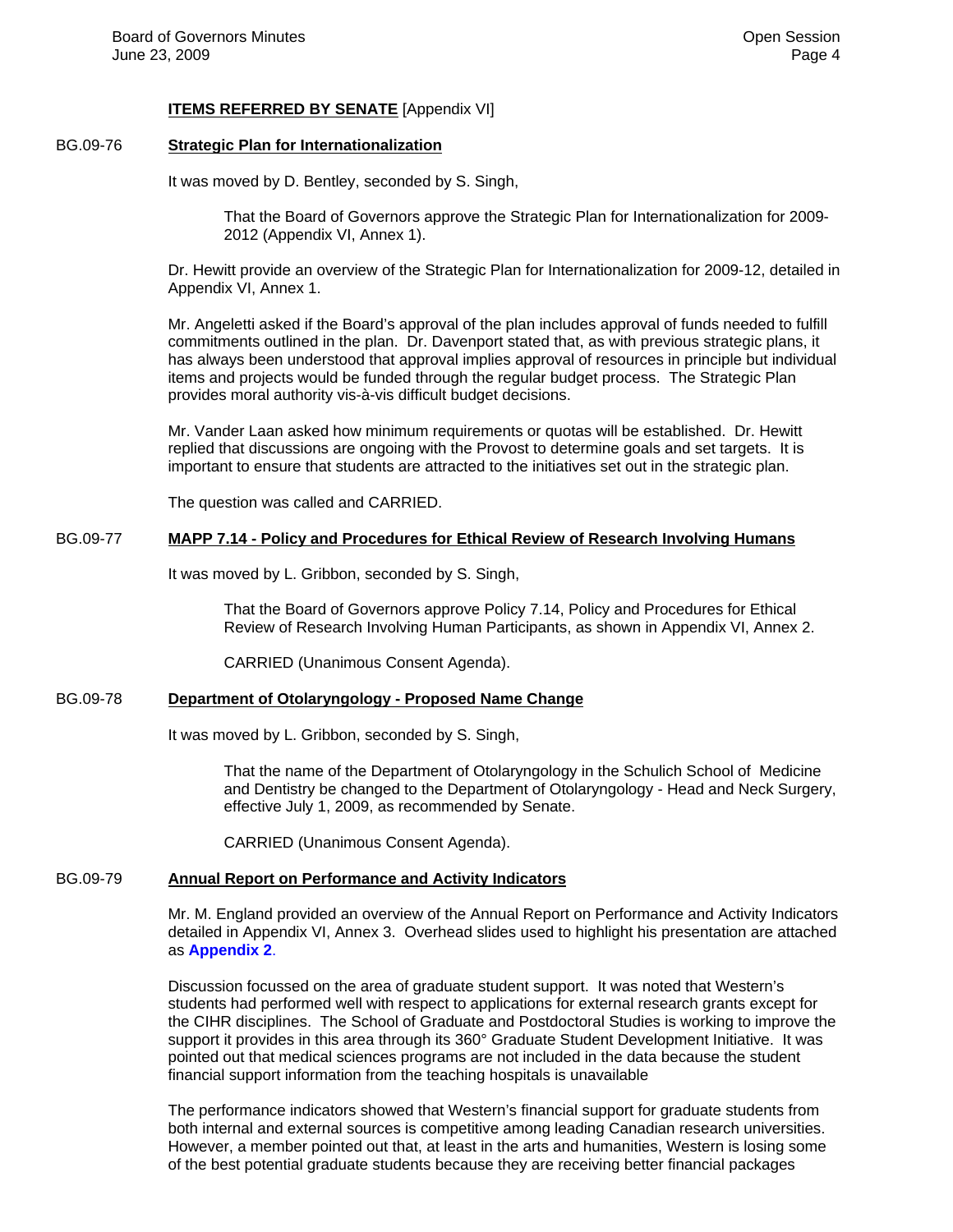elsewhere. Mr. England responded that reporting standards prescribe the inclusion of fee relief and that there may be incentives not included in the overall statistics. The Board Chair suggested that the methodology of reporting be reviewed to ensure there are no substantial discrepancies in basic data when institutional comparisons are made.

#### BG.09-80 **Information Items Reported by Senate**

Appendix VI, Items Referred by Senate, contained the following items that were received for information by unanimous consent:

- 2009-2010 Academic Development Fund New Research and Scholarly Initiative Award Major Grants Competition
- New Program: MSC in Management
- Western Libraries Annual Report
- Vice-Provost's Annual Report on Faculty Recruitment and Retention
- Report of the COU Academic Colleague
- Academic Administrative Appointments
- Annual Report on Promotion and Tenure Cases Considered under the Collective Agreement

The meeting adjourned to the confidential session.

\_\_\_\_\_\_\_\_\_\_\_\_\_\_\_\_\_\_\_\_\_\_\_\_\_ \_\_\_\_\_\_\_\_\_\_\_\_\_\_\_\_\_\_\_\_\_\_\_\_\_ M. Noble **I. Birrell** Chair Secretary Secretary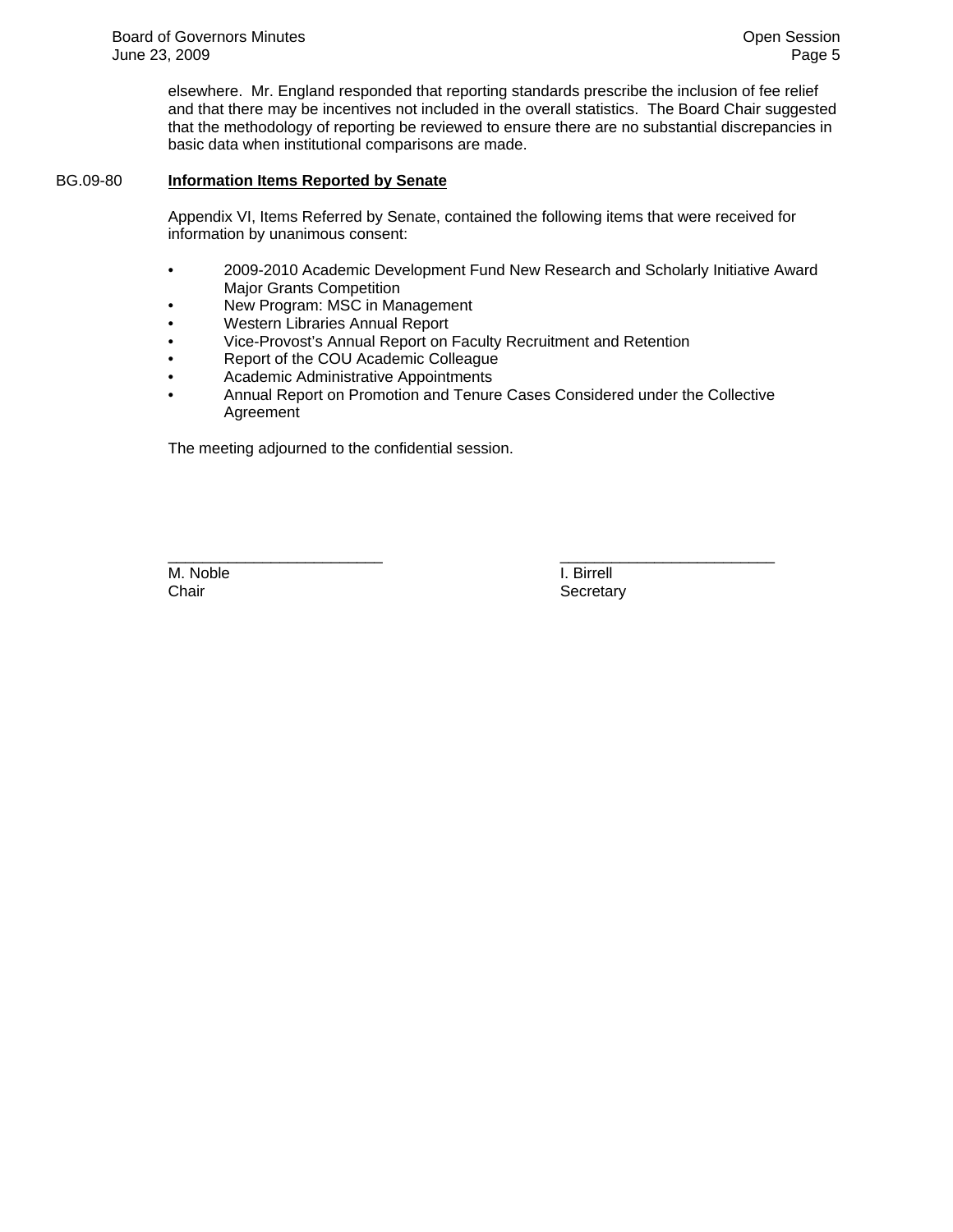#### <span id="page-5-0"></span>The University of Western Ontario

**President's Report to Board of Governors**

Wester

Western

- Federal Provincial Infrastructure Funding
- CFI: Four Western Projects Funded
- Opening of Paul Davenport Theatre
- Community Reception
- Farewell to Ted Garrard
- Spring Convocation 2009

**Dr. Paul Davenport June 23, 2009**



# The University of Western Ontario **Federal – Provincial Infrastructure Funding**  • New home for the Richard Ivey School of Business – Western Road • \$100 Million total project, to be constructed in two phases

- \$50 million government support
- \$22.5 million University contribution
- \$27.5 million Ivey Fundraising
- 
- To meet program expansion and provide state of the art facilities for Business education

# The University of Western Ontario **CFI: Four Western Projects Funded**  • Federal Funding of \$17.5 M, total with Provincial and other sources of \$44 M. • H. Hangan, WindEEE Dome, \$9.5 M • T-K Sham, Research at the Canadian Light Source, \$1.6 M • T. Peters, Image-guided Minimally Invasive Intervention and Stimulation, \$2.6 M • N. Ferris, Sustainable Archaeology, \$3.9 M West

#### The University of Western Ontario

#### **Opening of Paul Davenport Theatre**

- Evening of June 16 showed the great strength in performance of the Don Wright **Faculty**
- Marvelous new acoustics were remarked on by all performers
- Performances by Louise Pitre, Ted Baerg & Mark Payne, Stefan Sylvestre, Sonja Gustafson, student percussion quartet, Convocation Brass Western

# The University of Western Ontario **Community Reception** • Great Hall, Friday, June 19 • MC – Tom Carmichael • Speakers – Fred Longstaffe – Emily Rowe – Lori Gribbon – Jim Etherington

West

• Opportunity to thank faculty, staff, students & alumni for 15 great years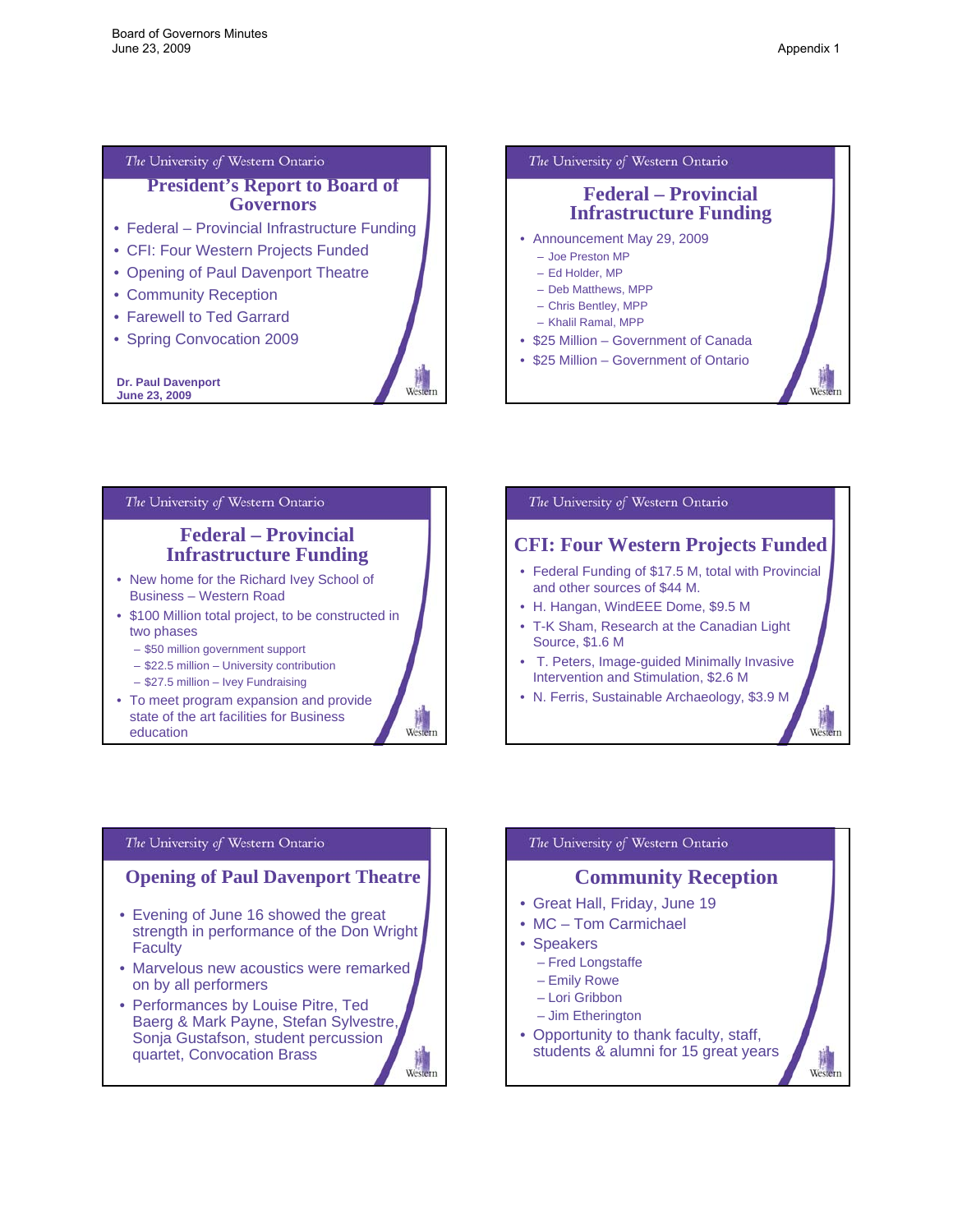Weste

#### The University of Western Ontario

# **Farewell to Ted Garrard**

- Joined Western in 1996
- One of Canada's Top Fundraisers: \$600 million for Western over 13 years
- Highlights: Schulich benefaction, student commitment to Student Recreation Centre
- Leader in local, provincial and national United Way
- Joining Sick Kids Foundation as President & CEO
- Reception: Wednesday June 24, 4-6 pm Great Hall, Somerville House

#### The University of Western Ontario

## **Spring Convocation 2009**

- Ten ceremonies, June 8-12, 5,662 degrees.
- Volunteers--Faculty, Staff, Students: 535
- From my address to the graduates:
- "This will be my last Convocation as Western's President. On June 30 I will retire after being your President for 15 years. During that time I have watched our University transformed by
- the dedication and hard work of faculty, staff, students, and alumni."

# The University of Western Ontario **President's Report to Board of Governors**

- Federal Provincial Infrastructure Funding
- CFI: Four Western Projects Funded
- Opening of Paul Davenport Theatre
- Community Reception
- Farewell to Ted Garrard
- Spring Convocation 2009

**Dr. Paul Davenport June 23, 2009**



Western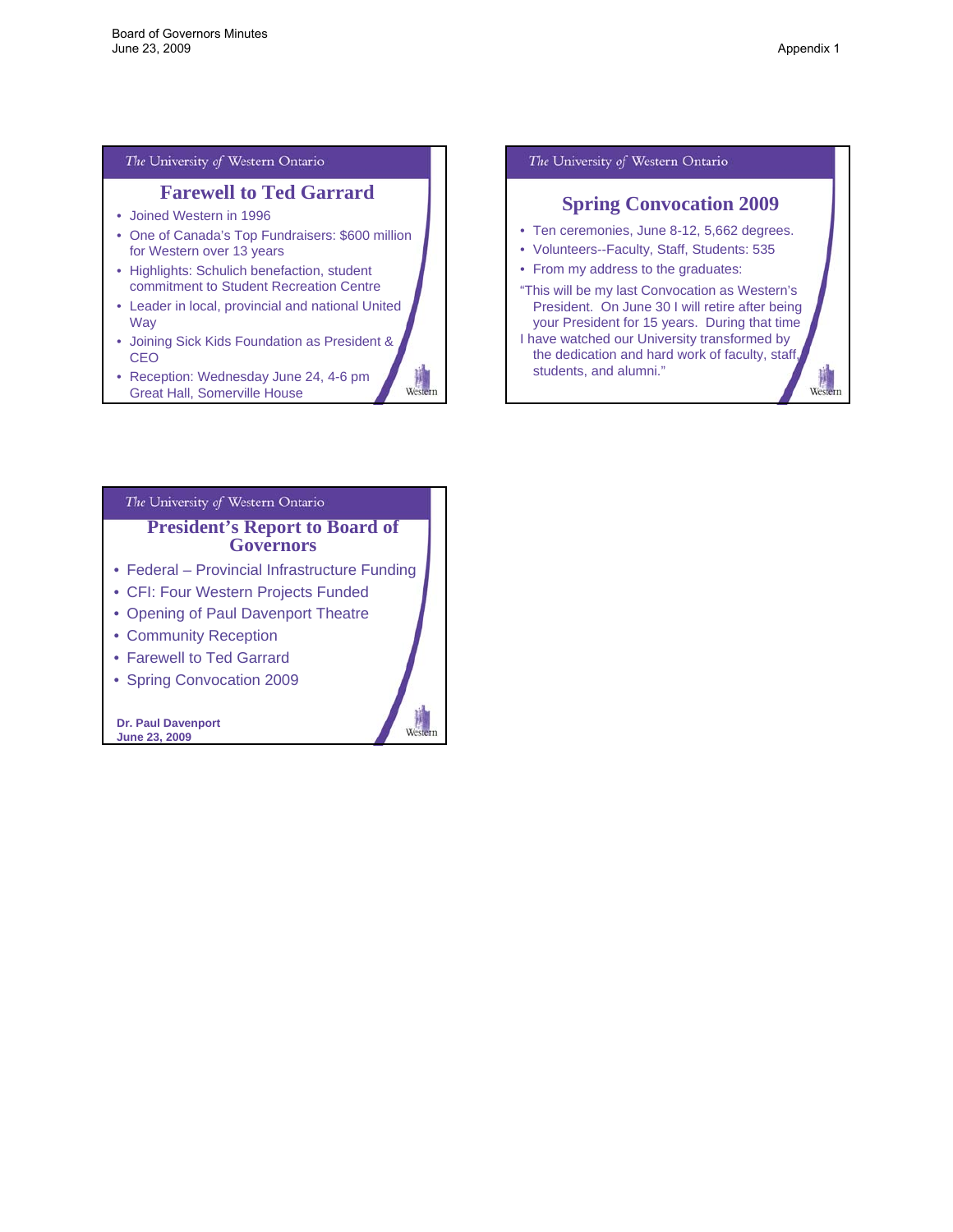<span id="page-7-0"></span>

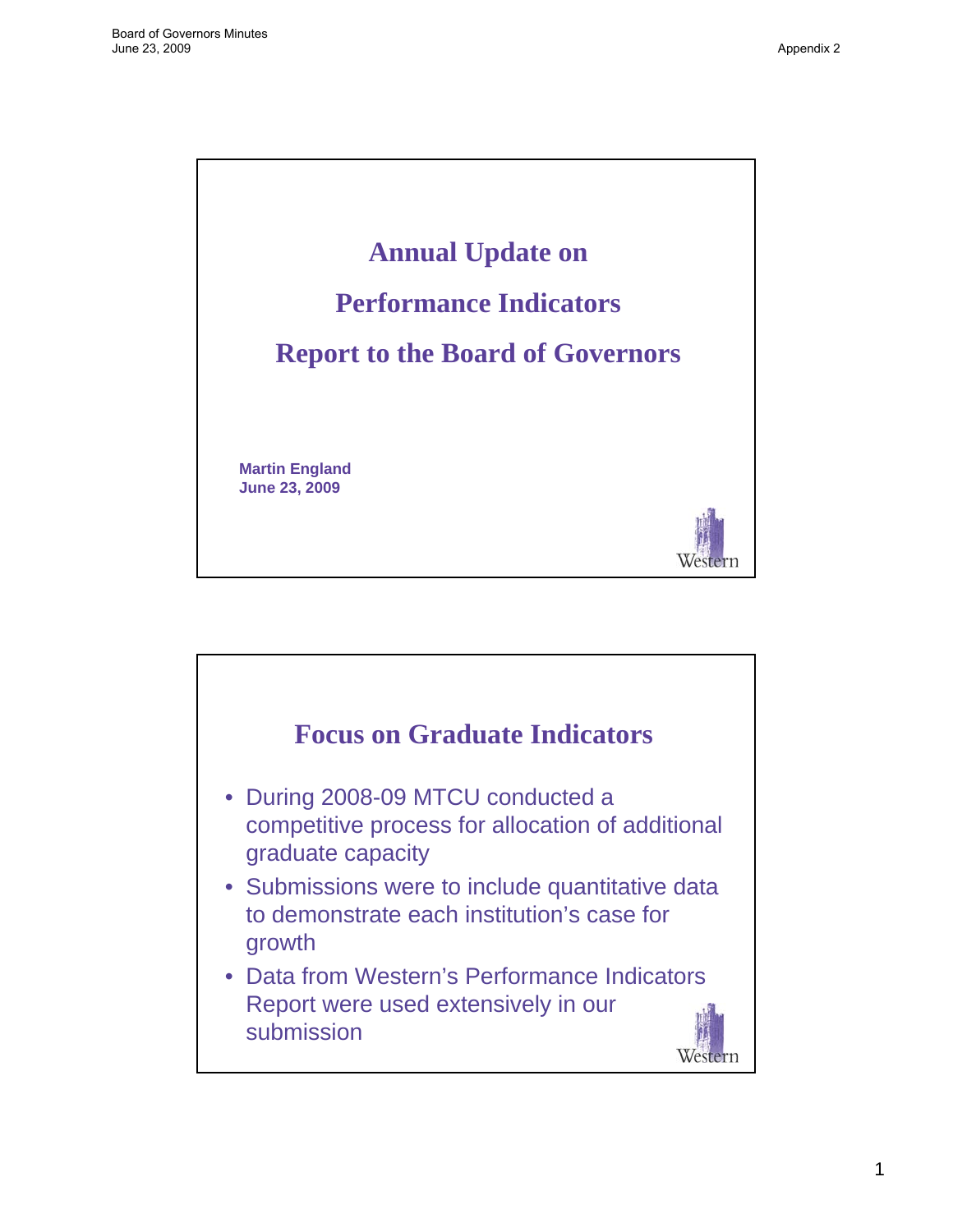

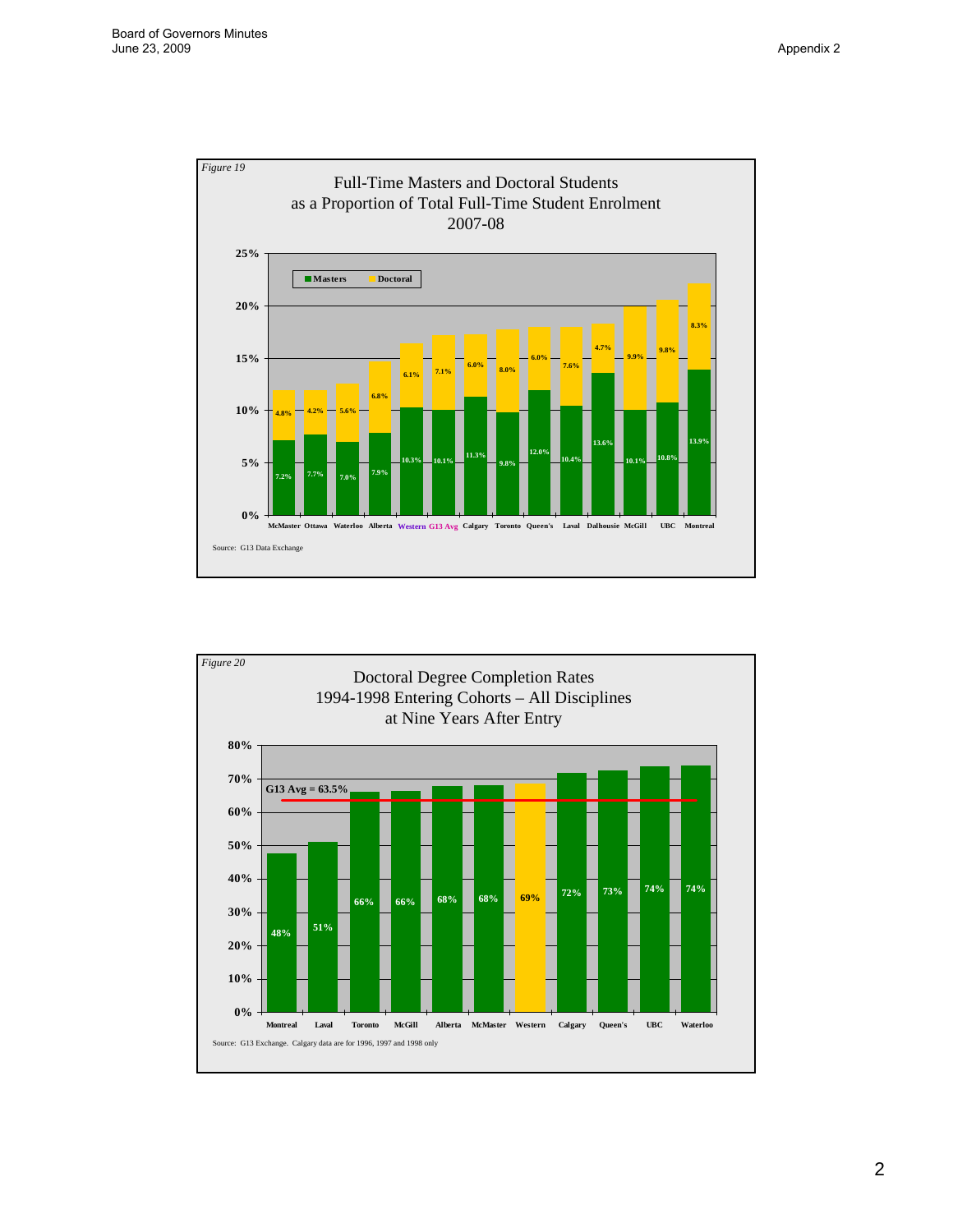

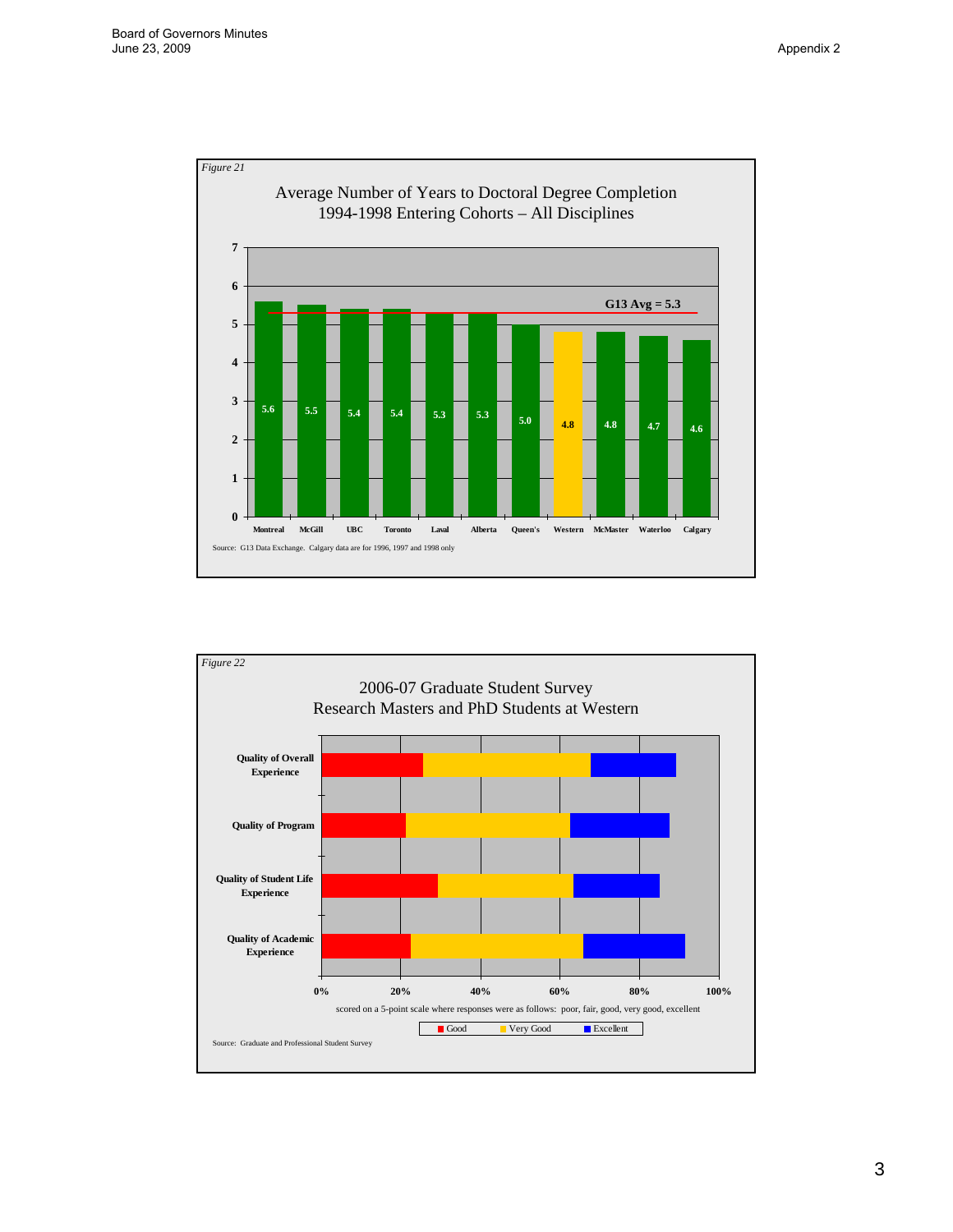

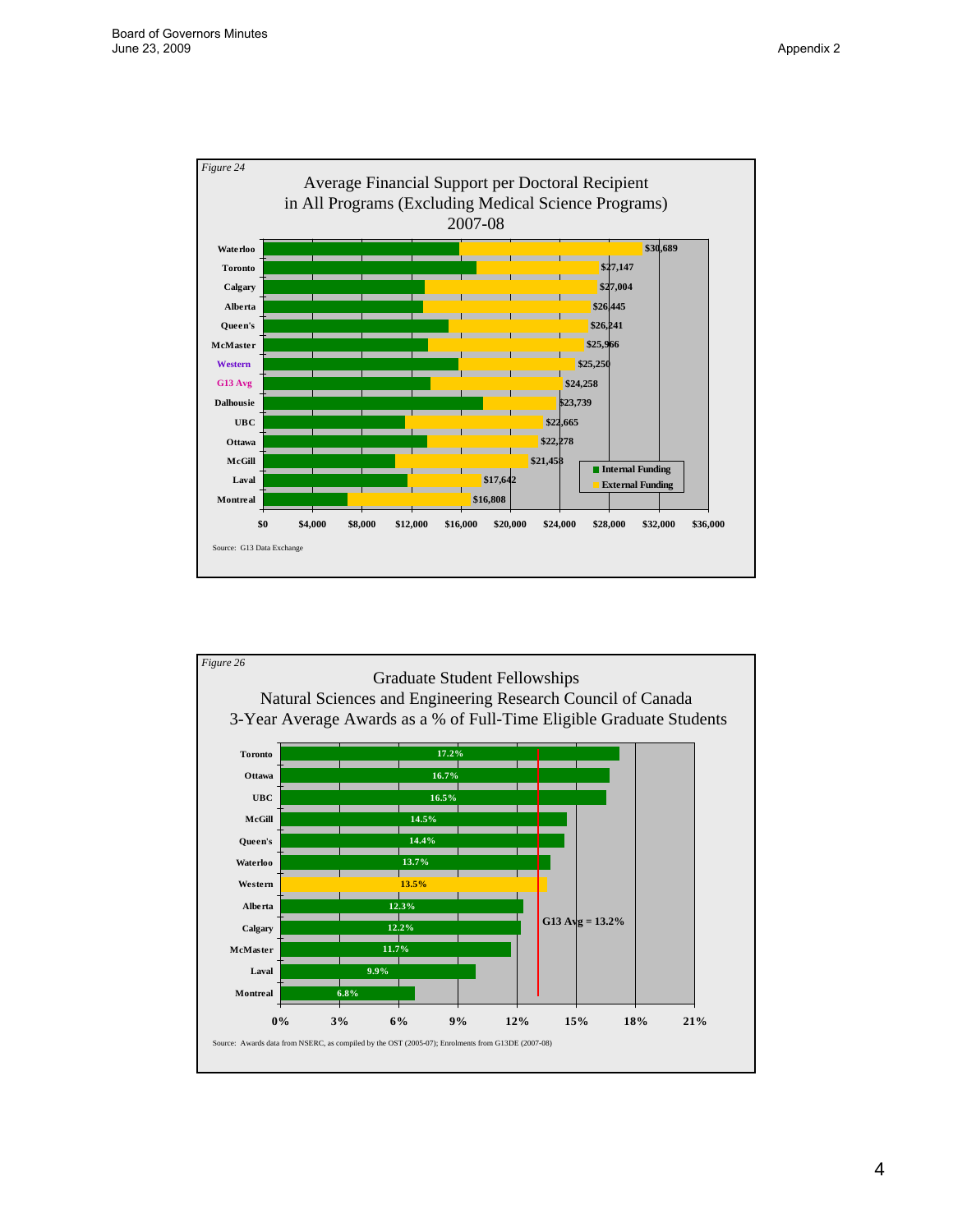